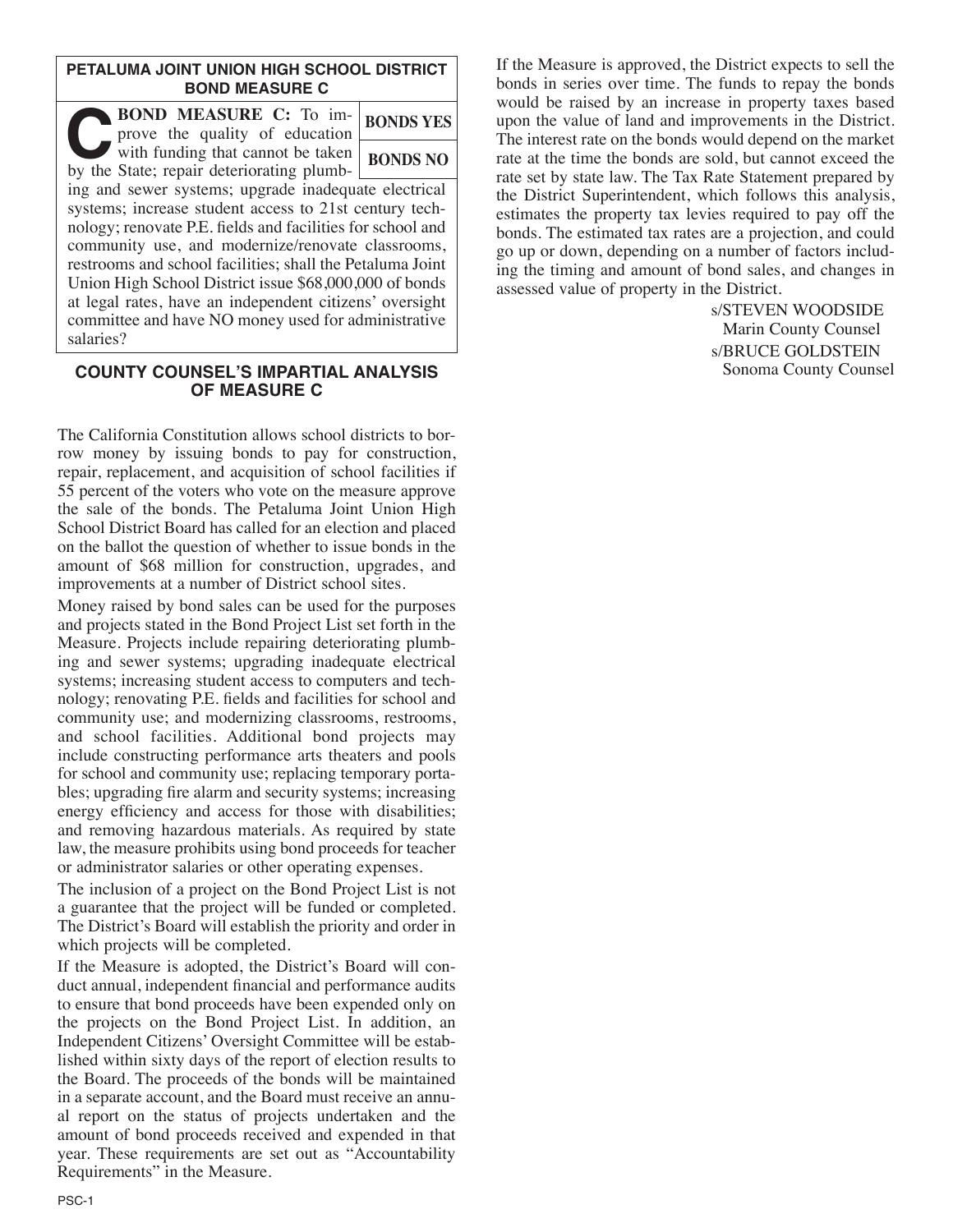## **TAX RATE STATEMENT OF BOND MEASURE C**

An election will be held in the Petaluma Joint Union High School District (the "District") on June 3, 2014 to authorize the sale of \$68,000,000 in general obligation bonds. The following information is submitted in compliance with Sections 9400-9404 of the California Elections Code. The best estimate of the tax rate that would be required to fund this bond issue during the first fiscal year after the sale of the first series of bonds, based on estimated assessed valuations available at the time of filing of this statement, is \$.0290 per \$100 (\$29.00 per \$100,000) of assessed valuation in fiscal year 2014-15.

The best estimate of the tax rate that would be required to fund this bond issue during the first fiscal year after the sale of the last series of bonds, based on estimated assessed valuations available at the time of filing of this statement, is \$.0290 per \$100 (\$29.00 per \$100,000) of assessed valuation in fiscal year 2019-20.

The best estimate of the highest tax rate that would be required to fund this bond issue, based on estimated assessed valuations available at the time of filing this statement, is \$.0290 per \$100 (\$29.00 per \$100,000) of assessed valuation.

These estimates are based on projections derived from information obtained from official sources. The actual tax rates and the years in which they will apply may vary depending on the timing of bond sales, the amount of bonds sold at each sale and actual increases in assessed valuations. The timing of the bond sales and the amount of bonds sold at any given time will be determined by the needs of the District. Actual assessed valuations will depend upon the amount and value of taxable property within the District as determined in the assessment and the equalization process.

> s/STEVE BOLMAN Superintendent Petaluma Joint Union High School District

#### **ARGUMENT IN FAVOR OF MEASURE C**

Our schools are the most important assets in our community and should be our number one priority. From higher achieving students, to greater neighborhood safety and improved property values, quality schools make a difference. While our teachers and staff do a great job in educating our children, many classrooms and school facilities at the Petaluma Joint Union High School District are outdated and inadequate to provide students with the facilities they need to succeed. This is why our students need your Yes vote on Measure C!

Although our high schools have been well maintained over the years, aging classrooms and facilities must be upgraded since many do not meet 21st century standards. Measure C would allow the District to improve our schools and the quality of education provided to local students. By investing in our schools, we can meet today's safety, technological, and educational standards and better our community.

If passed, Measure C would provide funding to make facility improvements at the Petaluma Joint High School District, including: repairing deteriorating plumbing and sewer systems; upgrading inadequate electrical systems; replacing outdated heating, ventilation and air-conditioning systems; improving student access to computers and modern technology; and upgrading/renovating P.E. fields and facilities for school and community use.

Measure C makes financial sense and protects taxpayers. All funds must be spent locally and cannot be taken by the State. By law, spending must be reviewed and annually audited by an independent citizens' oversight committee. Also, funds can only be spent to improve our local schools, not for teacher or administrator salaries.

Measure C upgrades and renovates old and inadequate school facilities, improves the education of local children, and maintains the quality of our community. That's something we can all support. Please join us and Vote Yes on Measure C!

s/MICHAEL F. TOMASINI

Community Member

s/ELECE HEMPEL

E.D., Petaluma People Services

s/MIKE BADDELEY

Clerk, Board of Education

s/DR. FRANK CHONG, ED.D.

Superintendent/President SRJC

s/DAVID RABBITT

Sonoma County Supervisor

#### **NO ARGUMENT AGAINST MEASURE C WAS SUBMITTED.**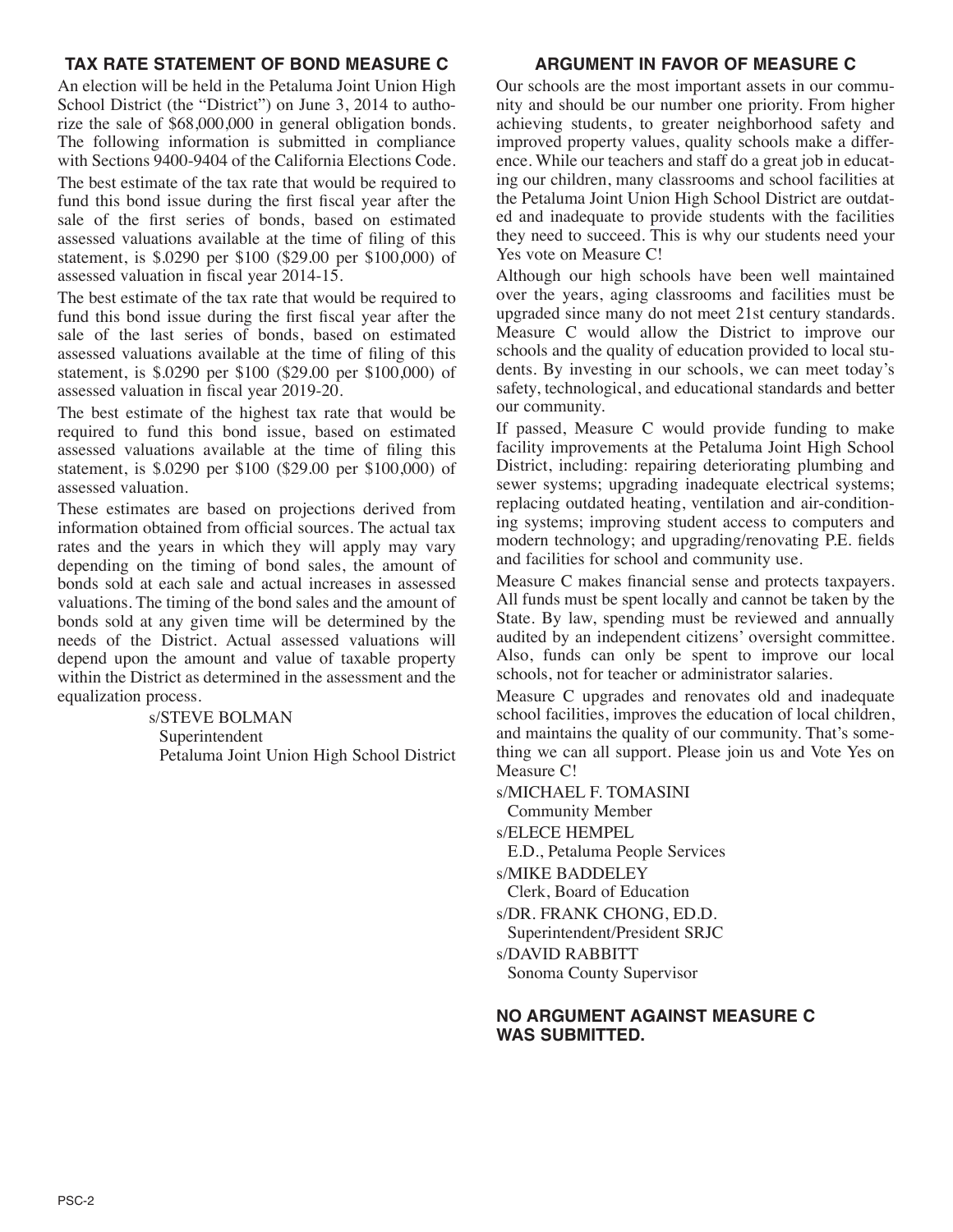# **FULL TEXT OF BOND MEASURE C INTRODUCTION**

"To improve the quality of education with funding that cannot be taken by the State; repair deteriorating plumbing and sewer systems; upgrade inadequate electrical systems; increase student access to 21st century technology; renovate P.E. fields and facilities for school and community use, and modernize/renovate classrooms, restrooms and school facilities; shall the Petaluma Joint Union High School District issue \$68,000,000 of bonds at legal rates, have an independent citizens' oversight committee and have NO money used for administrative salaries?"

## **BOND AUTHORIZATION**

By approval of this measure by at least 55 percent of the registered voters voting on the measure, the District will be authorized to issue and sell bonds of up to \$68 million in aggregated principal at interest rates not to exceed the legal limit and to provide financing for the specific school facilities projects listed in the Bond Project List described below, subject to all the accountability requirements specified below.

## **ACCOUNTABILITY REQUIREMENTS**

The provisions in this section are specifically included in this measure in order that the voters and taxpayers in the District may be assured that their money will be spent wisely. Expenditures to address specific facilities needs of the District will be in compliance with the requirements of Article XIIIA, Section 1(b)(3), of the State Constitution and the Strict Accountability in Local School Construction Bonds Act of 2000 (codified at Education Code Sections 15264 and following.)

**Evaluation of Needs.** The School Board has identified detailed facilities needs of the District and has determined which projects to finance from a local bond at this time. The School Board hereby certifies that it has evaluated safety, class size reduction, enrollment growth, and information technology needs in developing the Bond Project List shown below.

**Independent Citizens'Oversight Committee.** The School Board shall establish an Independent Citizens' Oversight Committee, under Education Code Sections 15278 and following, to ensure bond proceeds are expended only on the school facilities projects listed below. The committee will be established within 60 days of the date when the results of the election appear in the minutes of the School Board.

**Performance Audits.** The School Board shall conduct an annual, independent performance audit to ensure that the bond proceeds have been expended only on the school facilities projects listed below.

**Financial Audits.** The School Board shall conduct an annual, independent financial audit of the bond proceeds until all of those proceeds have been spent for the school facilities projects listed below.

**Government Code Accountability Requirements.** As required by Section 53410 of the Government Code, (1) the specific purpose of the bonds is set forth in this Full Text of the Measure, (2) the proceeds from the sale of the bonds will be used only for the purposes specified in this Measure, and not for any other purpose, (3) the proceeds of the bonds, when and if issued, will be deposited into a building fund to be held by the Sonoma County Treasurer, as required by the California Education Code, and (4) the Superintendent of the District shall cause an annual report to be filed with the Board of Education of the District not later than January 1 of each year, which report shall contain pertinent information regarding the amount of funds collected and expended, as well as the status of the projects listed in this Measure, as required by Sections 53410 and 53411 of the Government Code.

## **NO TEACHER OR ADMINISTRATOR SALARIES**

Proceeds from the sale of bonds authorized by this measure shall be used only for the acquisition, construction, reconstruction, rehabilitation, and/or replacement of school facilities, including the furnishing and equipping of school facilities and/or the acquisition or lease of real property for school facilities, and not for any other purpose, including teacher and administrator salaries and other school operating expenses.

### **STATE MATCHING FUNDS**

The following statement is included in this measure pursuant to Education Code Section 15122.5: Approval of this measure does not guarantee that the proposed project or projects that are the subject of bonds under this measure will be funded beyond the local revenues generated by this measure. The School District's proposal for the project or projects may assume the receipt of matching state funds, which could be subject to appropriation by the Legislature or approval of a statewide bond measure.

## **BOND PROJECT LIST**

The Bond Project List shown below is a part of the ballot measure and must be reproduced in any official document required to contain the full statement of the bond measure.

**Scope of Projects.** Bond proceeds will be expended on the acquisition, construction, reconstruction, rehabilitation, and/or replacement of school facilities of the Petaluma Joint Union High School District, including the furnishing and equipping of such school facilities and/or the acquisition or lease of real property by the Petaluma Joint Union High School District to be used for school facilities. Whenever specific items are included in the following list, they are presented to provide an example and are not intended to limit the generality of the broader description of the types of authorized projects.

**School Facility Projects.** The specific school facilities projects to be funded include the following:

- Repair/replace deteriorating plumbing and sewer systems
- Upgrade/replace inadequate electrical systems, including the installation of solar panels to achieve energy efficiency
- Replace temporary portables with other classroom facilities
- Replace older heating, ventilation, air conditioning systems with building code compliant, energy efficient systems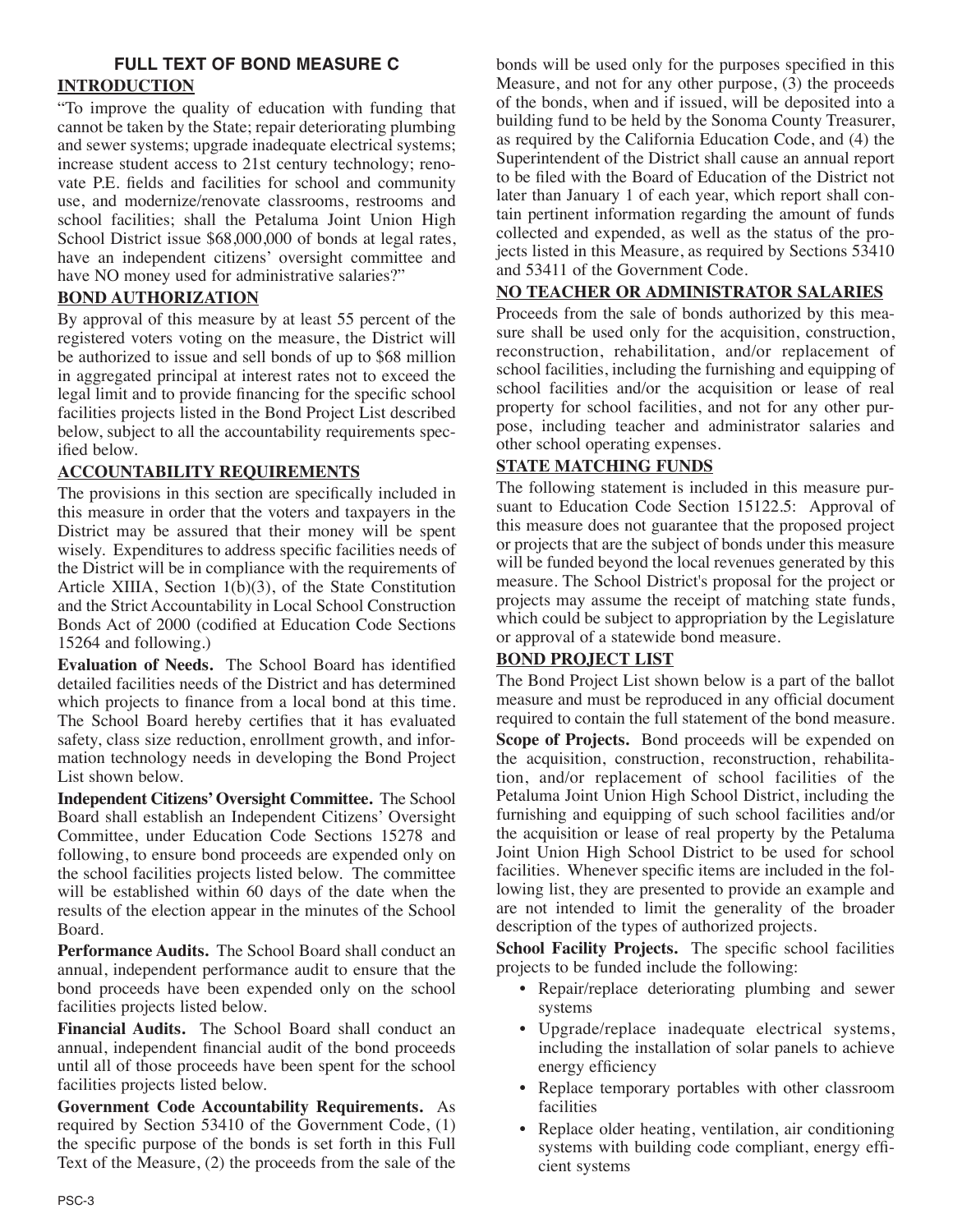- Improve technology infrastructure and provide for student access to computers and modern technology, including modernizing and constructing computer and science labs and acquiring related equipment
- Provide ongoing 21st century technology needs, including the acquisition of one to one devices and other digital tools to provide a modern educational experience
- Repair or replace leaky or outdated roofs
- Modernize and renovate outdated classrooms, restrooms and school facilities, including replacing deteriorating floors, ceilings, walls, lighting, wiring and plumbing and furnishing and equipping classrooms and related facilities to provide a modern learning environment
- Construct, upgrade, renovate and equip labs, multipurpose rooms, cafeterias, classrooms, food service facilities, auditoriums, libraries, gymnasiums and other school facilities, including the acquisition of land for such facilities
- Acquire school and related support facilities through the payment and prepayment of existing lease payments, including leases relating to outstanding certificates of participation
- Renovate, repair, expand and/or upgrade the interior and/or exterior of existing classrooms and school facilities, including infrastructure improvements, new paint, doors, hardware, cabinetry, carpet/tile, curtains/blinds, partitions and exhaust fans, cafeteria and kitchen facilities and equipment and improvements to landscaping, outdoor learning environments and parking
- Construct performing arts theaters for school and community use
- Improve student safety, including upgrading fire alarm and security systems, communication systems upgrades, installing fencing and lighting and making seismic improvements to ensure structural safety
- Construct and/or renovate swimming pools for school and community use, including the acquisition, construction and/or renovation of all facilities relating to indoor and/or outdoor pools
- Improve, rehabilitate and/or construct P.E. fields and facilities for school and community use, including, but not limited to, track and field facilities, tennis courts, gymnasiums, outdoor equipment, resurfacing of outdoor areas, constructing related parking facilities and installing outdoor lighting
- Make Federal and State-mandated Americans with Disabilities Act (ADA) accessibility upgrades including site access, parking and access to playfields and playgrounds
- Acquire/purchase land for potential future school and support sites, including the construction and equipping of facilities at such sites
- Abate and remove hazardous materials identified prior to or during construction
- Necessary site preparation/restoration in connection

with new construction, renovating or remodeling, or installation or removal of relocatable classrooms

 Each project includes the expenses of furnishing and equipping, architectural, engineering, design and planning costs, program/project management expenses (including project management performed by District personnel) and a customary contingency for unforeseen design and construction costs. In the event a project has been financed on an interim basis, including through the issuance of certificates of participation or other financing vehicle, the bond project includes the payment of such interim financing. Each bond project described above includes all work incidental to such projects, including but not limited to, demolition, rental or construction of storage facilities and other space on an interim basis and interim classrooms for students and school functions or other storage for classroom materials displaced during construction, addressing unforeseen conditions revealed by construction/modernization and other necessary improvements required to comply with existing building codes, including the Field Act and access requirements of the Americans with Disabilities Act, installation of irrigation and utility lines, governmental fees and permit costs, and all costs relating to the issuance of the bonds authorized hereunder and the costs of preparing the performance and financial audits required by this measure. Some projects may be undertaken as joint use projects in cooperation with other local public or non-profit agencies.

 The order in which school facilities projects are listed above does not suggest an order of priority. Project priorities will be determined by the District Board. The District is unable to anticipate all unforeseen circumstances, which may prevent some of the projects listed above from being undertaken or completed.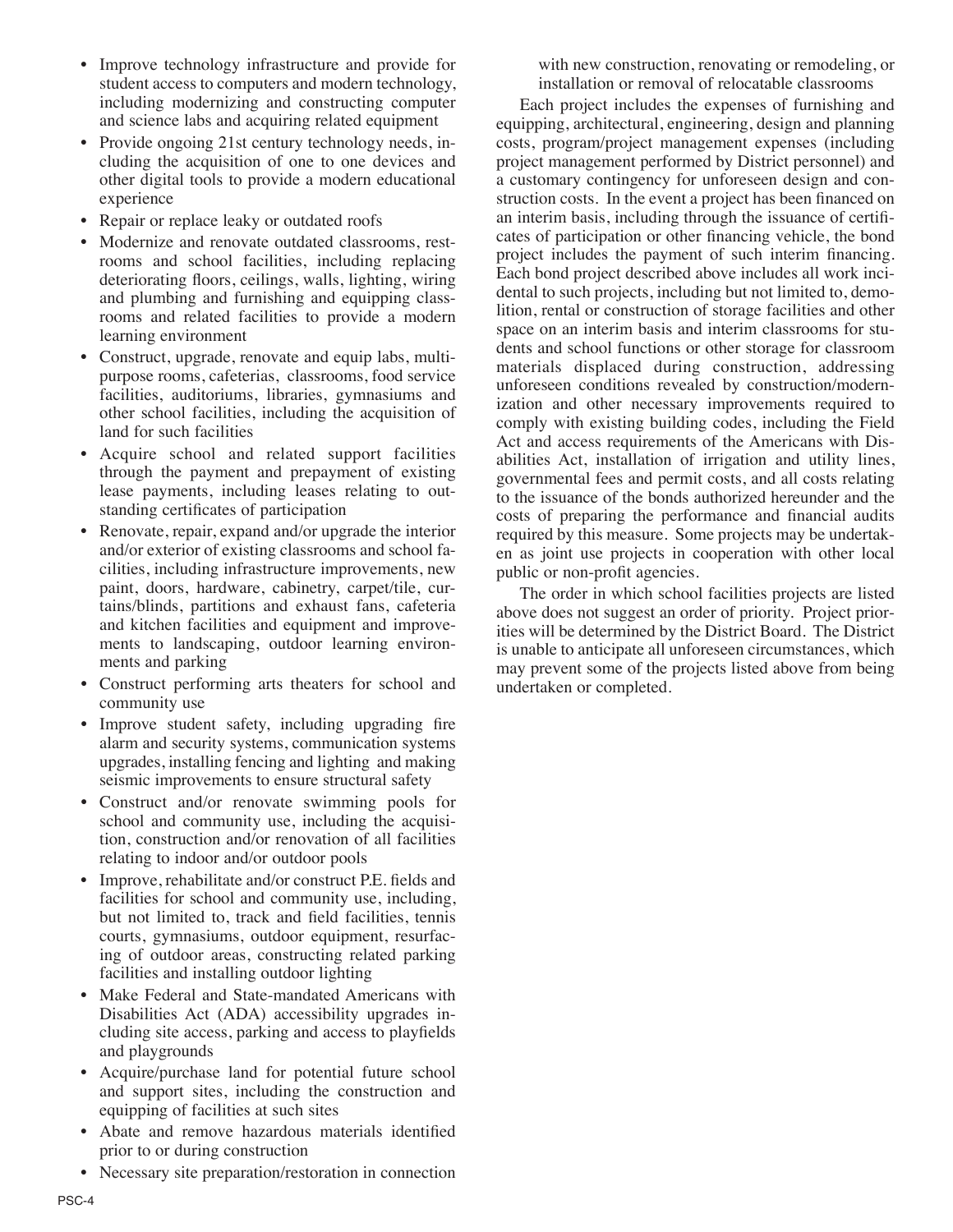#### **RESOLUTION OF THE BOARD OF EDUCATION OF THE PETALUMA JOINT UNION HIGH SCHOOL DISTRICT OF THE COUNTY OF SO-NOMA, STATE OF CALIFORNIA ORDERING AN ELECTION TO AUTHORIZE THE ISSUANCE OF SCHOOL GENERAL OBLIGATION BONDS, ESTABLISHING SPECIFICATIONS OF THE ELECTION ORDER, AND REQUESTING CON-SOLIDATION WITH OTHER ELECTIONS OCCURRING ON JUNE 3, 2014**

 **WHEREAS,** in the judgment of the Board of Education (the "Board") of the Petaluma Joint Union High School District (the "District"), it is advisable to call an election to submit to the electors of the District the question of whether bonds of the District shall be issued and sold for the purpose of raising money for the construction, reconstruction, rehabilitation, replacement, acquisition, furnishing and equipping of school facilities, including the acquisition or lease of real property for school facilities; and

 **WHEREAS,** the Board is authorized, upon a twothirds vote of the Board, to pursue the authorization and issuance of bonds by a 55% vote of the electorate of the District on the question whether bonds of the District shall be issued and sold for specified purposes, pursuant to Article XIIIA Section 1 paragraph (b) of the California Constitution ("Article XIIIA"), Article XVI Section 18 paragraph (b) of the California Constitution ("Article XVI") and under California Education Code Section 15264 et seq. (the "Act", and together with Article XIIIA and Article XVI, the "Law"); and

 **WHEREAS,** under the Act, the election may be ordered at a primary or general election, a regularly scheduled local election at which all of the electors of the District are entitled to vote, or a statewide special election; and

 **WHEREAS,** the Board desires to call an election in the District on June 3, 2014, which is the date of the statewide direct primary election, pursuant to the Law, and, pursuant to Education Code Section 15121 and Elections Code Section 10403, to request consolidation with any and all other elections held in the District on such date, and to request the Sonoma County Registrar of Voters to perform election services for the District;

#### **NOW, THEREFORE, THE BOARD OF EDUCA-TION OF THE PETALUMA JOINT UNION HIGH SCHOOL DISTRICT DOES HEREBY RESOLVE, DETERMINE AND ORDER AS FOLLOWS:**

 **Section 1. Call for Election.** The Board hereby orders an election and submits to the electors of the District the question of whether general obligation bonds of the District shall be issued and sold in the maximum principal amount of \$68.0 million for the purposes described in the ballot measure approved under Section 3 and attached hereto as Appendix A (Full Text) and Appendix B (Abbreviated Text), and paying costs incident thereto. This Resolution constitutes the order of the District to call such election and shall constitute the "specifications of the election order" pursuant to Education Code Section 5322.

**Section 2. Election Date.** The date of the election

shall be June 3, 2014, and such bond election shall be held solely within the boundaries of the District. The boundaries of the District have not changed since the District's last election.

 **Section 3. Purpose of Election; Ballot Measure.** The purpose of the election shall be for the voters in the District to vote on a measure, a full copy of which is attached hereto as Appendix A and marked "Exhibit A – Ballot Measure – Full Text of Measure" (the "Full Text of the Measure"), containing the question of whether the District shall issue the Bonds for the purposes stated therein, together with the accountability requirements of Article XIIIA and the requirements of Section 15272 of the Act. The Full Text of the Measure, which commences with the heading "FULL TEXT OF MEASURE" and includes all of the text thereafter on Exhibit A, shall be printed in the voter information pamphlet provided to voters, with such measure designation as is assigned to the measure. As required by Elections Code Section 13247, the abbreviated form of the measure to appear on the ballot is attached hereto as Appendix B and is marked as "Exhibit B – Ballot Measure – Abbreviated Form." The Superintendent is hereby authorized and directed to make any changes to the text of the measure (full text and/or abbreviated measure) as required to conform to any requirements of Article XIIIA, the Act, the Sonoma County Registrar of Voters (being the County whose Superintendent of Schools has jurisdiction over the District) or the Marin County Registrar of Voters.

 **Section 4. Authority for Election.** The authority for ordering the election is contained in Section 15264 et. seq. of the Education Code and Section l paragraph (b) subsection (3) of Article XIIIA. The authority for the specification of this election order is contained in Section 5322 of the Education Code.

 **Section 5. School Facilities Projects.** As required by Article XIIIA, the Board hereby certifies that it has evaluated safety, class size and information technology needs in developing the list of school facilities projects set forth in Appendix A.

 **Section 6. Covenants of the Board upon Approval of the Bonds by the Electorate; Accountability Measures.** As required by Article XIIIA, Section 15278 of the Act, and Government Code Section 53410, in the event 55 percent of the voters voting in the District approve of the Bonds, the Board shall:

- (a) conduct an annual, independent performance audit to ensure that the funds have been expended only on the projects listed in Exhibit A;
- (b) conduct an annual, independent financial audit of the proceeds from the sale of the Bonds until all of those proceeds have been expended for the school facilities projects listed in Exhibit A;
- (c) establish and appoint members to an independent citizens' oversight committee in accordance with Sections 15278, 15280, and 15282 of the Act;
- (d) apply the Bond proceeds only to the specific purposes stated in the ballot proposition;